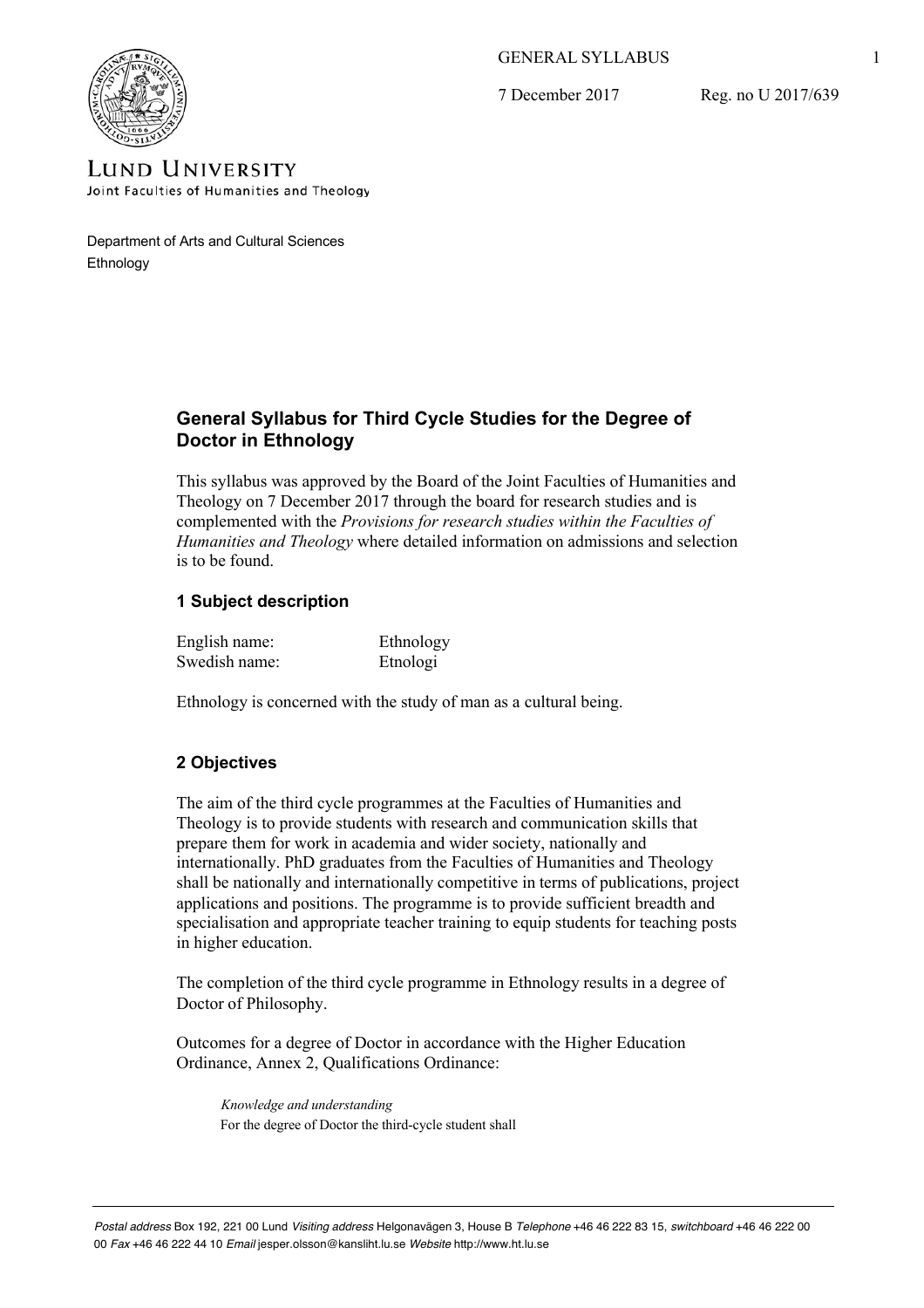– demonstrate broad knowledge and systematic understanding of theresearch field as well as advanced and up-to-date specialised knowledge in a limited area of this field, and

– demonstrate familiarity with research methodology in general andthe methods of the specific field of research in particular.

#### *Competence and skills*

For the degree of Doctor the third-cycle student shall – demonstrate the capacity for scholarlyanalysis and synthesis as well to review and assess new and complex phenomena, issues and situations autonomously and critically

– demonstrate the ability to identify and formulate issues with scholarly precision critically, autonomously and creatively, and to plan and use appropriate methods to undertake research and other qualified tasks within predetermined time frames and to review and evaluate such work – demonstrate through a dissertation the ability to make a significant contribution to the formation of knowledge through his or her own research – demonstrate the ability in both national and international contexts to present and discuss research and research findings authoritatively in speech and writing and in dialogue with the academic community and society in general – demonstrate the ability to identify the need for further knowledge, and – demonstrate the capacity to contribute to social development and support the learning of others both through research and education and in some other qualified professional capacity.

#### *Judgement and approach*

For the degree of Doctor the third-cycle student shall – demonstrate intellectual autonomy and disciplinary rectitude as well as the ability to make assessments of research ethics, and – demonstrate specialised insight into the possibilities and limitations of research, its role in society and the responsibility of the individual for how it is used.

Outcomes for a degree of Doctor in Ethnology:

#### *Competence and skills*

For the degree of Doctor in Ethnology, the third-cycle student shall have acquired

– skills in collecting material, analysis, critical review and application of methods of relevance to his or her field of research

#### *Judgement and approach*

For the degree of Doctor in Ethnology, the third-cycle student shall have acquired

- the ability to make ethical assessments in relation to ethnological methods and research areas
- specialised insight into the possibilities and limitations of Ethnology, its role in society and the responsibility of the individual for how it is used

## **3 Admission requirements**

Pursuant to the Higher Education Ordinance, Chapter 7 Section 35, the requirements for admission to third-cycle studies are as follows: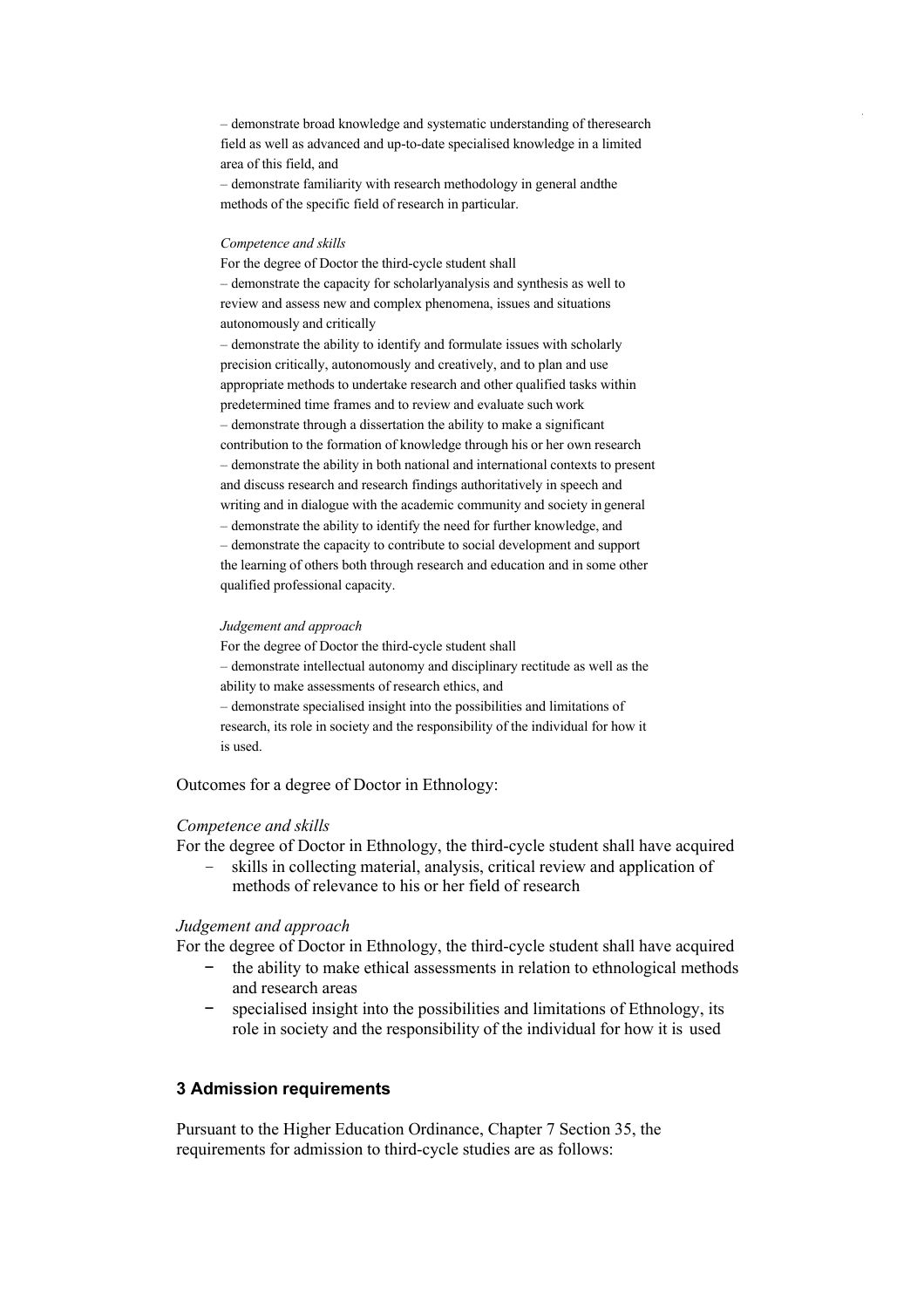The requirements for admission to third-cycle courses and study programmes are that the applicant:

1. meets the general and specific entry requirements that the higher education institution may have laid down, and

2. is considered in other respects to have the ability required to benefit from the course or study programme.

For admission to third-cycle studies at the Faculties of Humanities and Theology, it is always the applicant's responsibility to document his or her eligibility at the deadline for applications.

## **3.1 General admission requirements**

Pursuant to the Higher Education Ordinance, Chapter 7 Section 39, the general requirements for admission to third-cycle studies are as follows:

A person meets the general entry requirements for third-cycle courses and study programmes if he or she:

1. has been awarded a second-cycle qualification

2. has satisfied the requirements for courses comprising at least 240 credits of which at least 60 credits were awarded in the second-cycle, or

3. has acquired substantially equivalent knowledge in some other way in Sweden or abroad.

The higher education institution may permit an exemption from the general entry requirements for an individual applicant, if there are special grounds.

Second-cycle courses and papers (see Specific admission requirements below) must be categorised as such in the relevant course syllabus.

At the Faculties of Humanities and Theology, the second cycle is defined in accordance with the Higher Education Act Chapter 1 Section 9:

Second-cycle courses and study programmes shall be based fundamentally on the knowledge acquired by students during first-cycle courses and study programmes, or its equivalent.

Second-cycle courses and study programmes shall involve the acquisition of specialist knowledge, competence and skills in relation to first-cycle courses and study programmes, and in addition to the requirements for first-cycle courses and study programmes shall:

- further develop the ability of students to integrate and make autonomous use of their knowledge

- develop the students' ability to deal with complex phenomena, issues and situations, and

- develop the students' potential for professional activities that demand considerable autonomy, or for research and development work. Ordinance (2006:173).

Assessment of equivalent knowledge (point 3) will normally only be made when the applicant's qualifications are from an educational system in which the above definition of 'second cycle' is not applicable.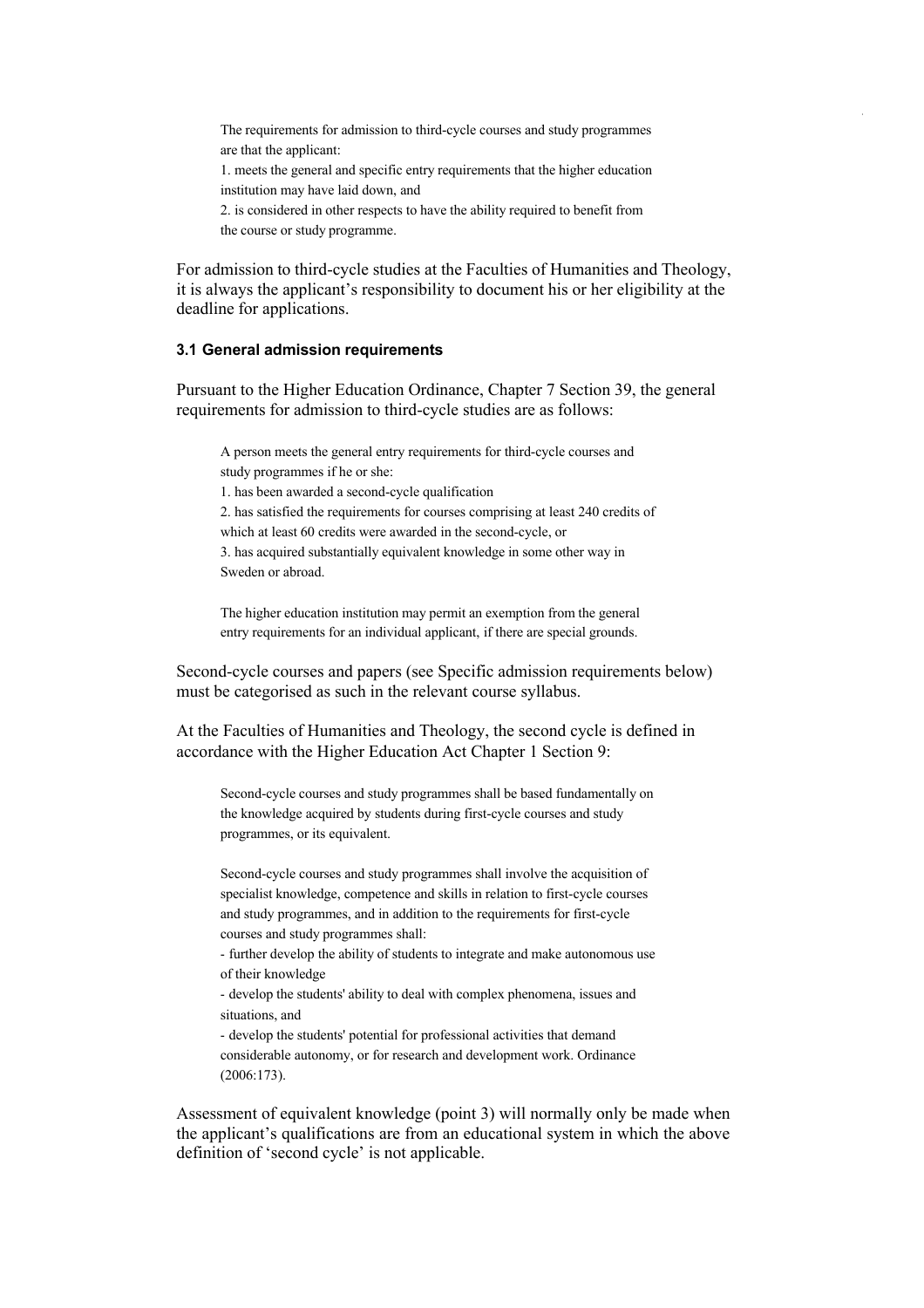Transitional provision to Ordinance 2006:1053:

Those who meet the general admission requirements for doctoral programmes before 1 July 2007 will also be considered to meet the general admission requirements for third-cycle courses and study programmes until the end of June 2015.

### **3.2 Specific admission requirements**

A person meets the specific admission requirements for third-cycle courses and study programmes in Ethnology if he or she

- has passed at least 120 credits in Ethnology or Applied Cultural Analysis
- has passed a degree project comprising at least 15 second-cycle credits with an orientation towards Ethnology or Applied Cultural Analysis
- has a good knowledge of English

A person who by virtue of education in Sweden or abroad has acquired equivalent knowledge also meets the specific admission requirements.

Transitional provision in the Faculties' provisions for research studies:

Those who meet the specific admission requirements for doctoral programmes before 1 July 2007 will also be considered to meet the specific admission requirements for third-cycle courses and study programmes until the end of June 2015.

#### **3.3. Credit transfer**

The Higher Education Ordinance, Chapter 6:

#### *Credit transfer*

Section 6 If a student at a higher education institution in Sweden has successfully completed a higher education course or study programme, she or he is entitled to transfer the credits awarded for a course or study programme at another higher education institution. This does not apply, however, if there is a substantial difference between these courses or study programmes.

The same applies for students who have successfully completed a course or study programme:

1. at a university or higher education institution in Denmark, Finland, Iceland or Norway or a signatory to the Council of Europe's Convention of 11 April 1997 on the Recognition of Qualifications concerning Higher Education in the European Region (Swedish Treaty Series 2001:46), or

2. at Nordiska högskolan för folkhälsovetenskap (NHV – The Nordic School of Public Health). Ordinance (2006:1053).

Section 7 A student is entitled to transfer credits from a course or study programme other than that laid down in Section 6 if the nature and extent of the knowledge and skills cited by the student are such that they correspond on the whole to the course or study programme for which the credits are to be recognised. A student may also be given credit for corresponding knowledge and skills acquired in a vocational or professional capacity. Ordinance (2006:1053).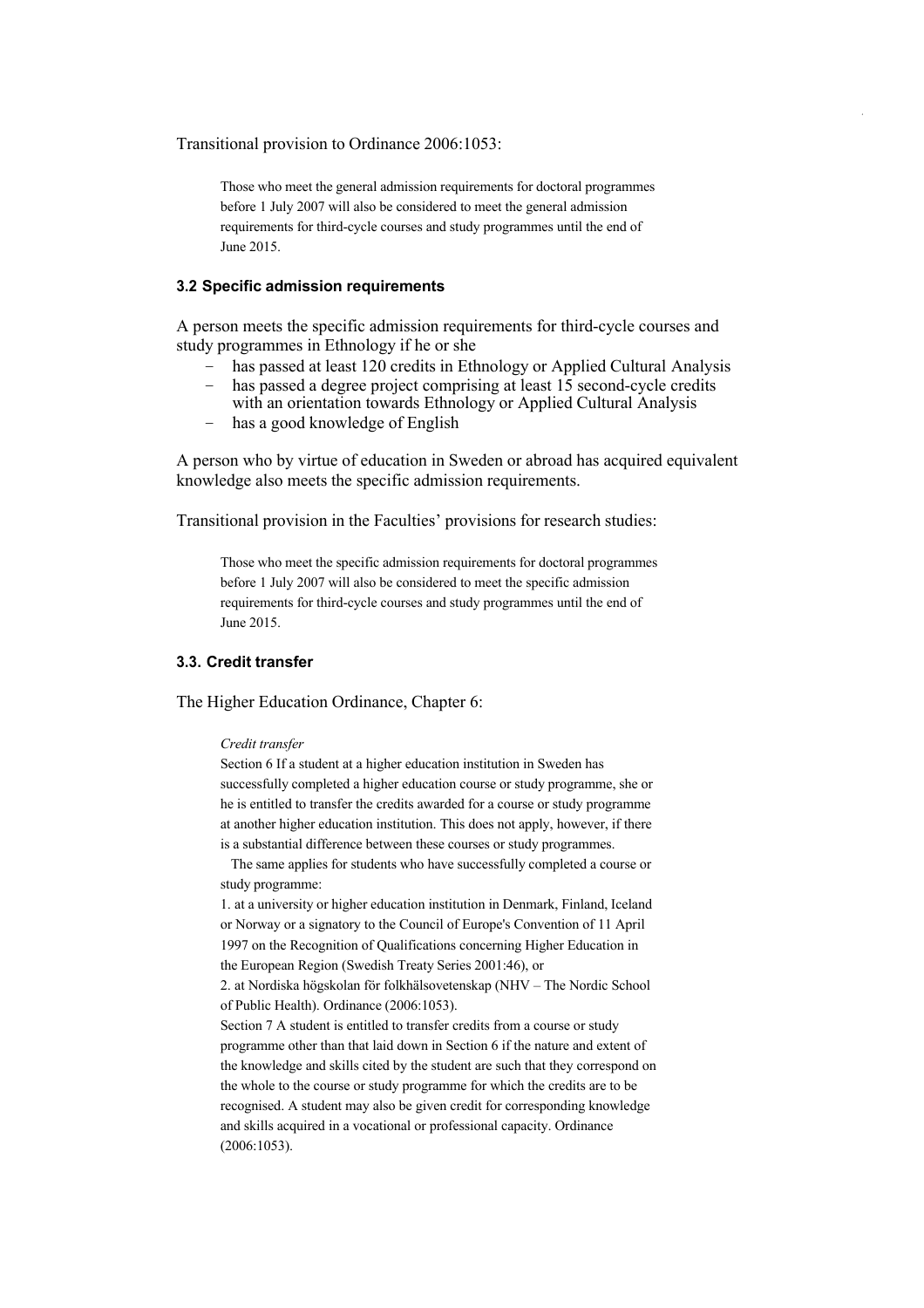Section 8 The higher education institution shall assess whether credits can be awarded for the prior course or study programme or professional or vocational experience.

Credits may only be awarded to those who are students unless otherwise provided by statute or ordinance. Ordinance (2010:1064).

At the Faculties of Humanities and Theology, students must apply for credit transfer. The application will only be considered if it is submitted together with an application for admission to third-cycle studies. A decision on credit transfer is taken in conjunction with a decision on admission. Credit transfer normally affects the length of the doctoral studentship awarded in the decision on admission. In conjunction with a proposed decision, the relevant department is to propose the length of the doctoral studentship and any credit transfer.

## **3.4. Selection**

The Higher Education Ordinance, Chapter 7 Section 41:

In selecting between applicants who meet the requirements laid down in Sections 35 & 36 their ability to benefit from the course of study programmes shall be taken into account.

The higher education institution determines which assessment criteria shall be used in determining the ability to benefit from the courses and study programmes.

However, the fact that an applicant is considered able to transfer credits from prior courses and study programmes or for professional or vocational experience may not alone give the applicant priority over other applicants. Ordinance (2010:1064).

The Faculties of Humanities and Theology will assess the applicant's ability to benefit from the programme against the criteria of quality, quantity, development and relevance.

## **4 The programme for a degree of Doctor**

Third-cycle studies comprise four years of full-time study (240 credits). Part-time studies (at least 50%) may be pursued but must be completed within eight years.

### **4.1 Programme design**

The programme comprises 240 credits, made up of courses comprising 60 credits and an academic thesis (PhD thesis) comprising 180 credits. Teaching is in the form of courses and seminars, and supervision of the thesis work.

For a degree of Doctor the research student must have successfully completed all examinations in the programme and the PhD thesis.

#### **4.2 Supervision**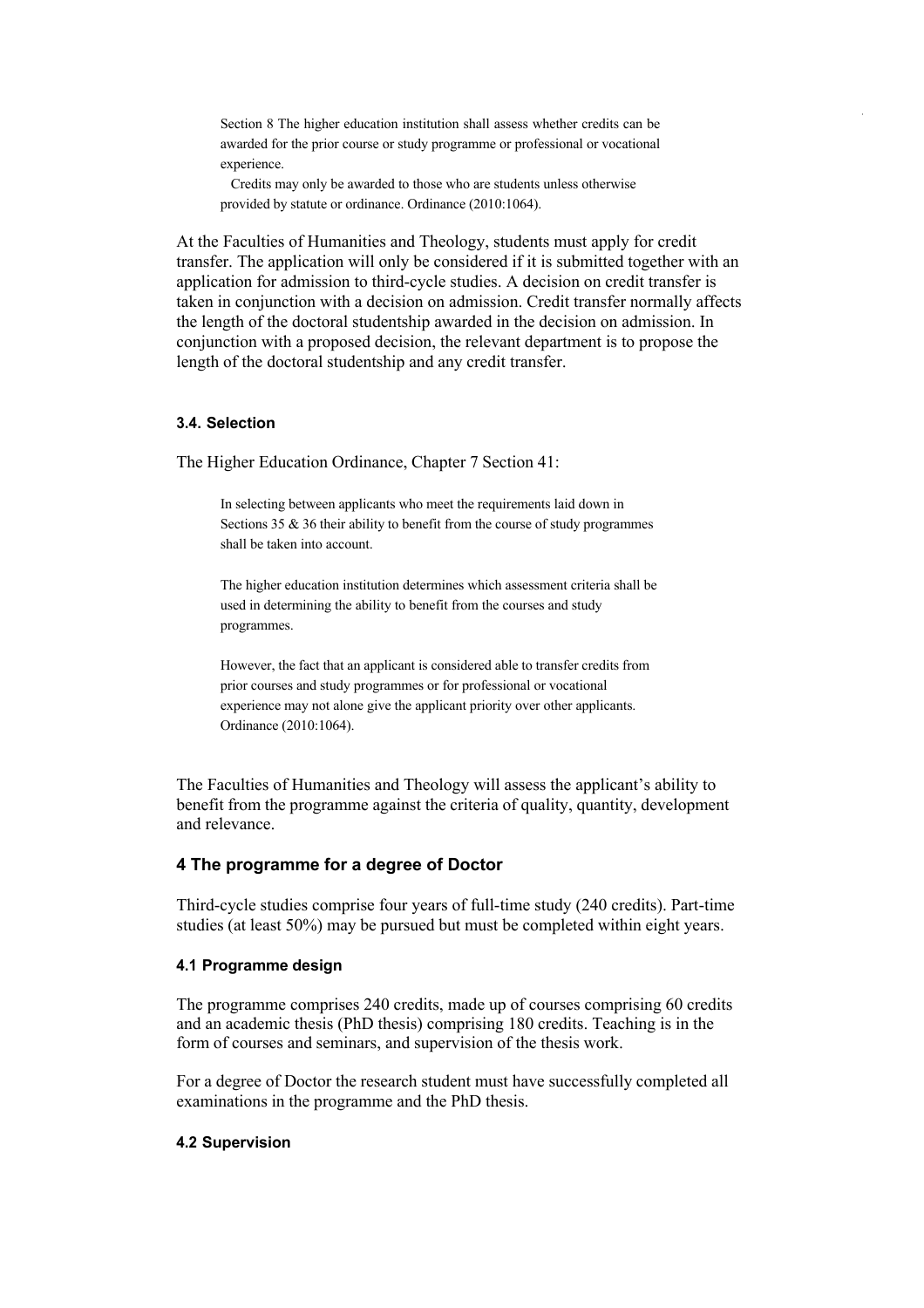At least two supervisors shall be appointed for each doctoral student. One of them shall be nominated as the principal supervisor. The principal supervisor must have the qualifications of a reader and be employed at Lund University. The assistant supervisor must have a PhD degree. The supervisors must have completed supervisor training or be judged by the faculty board to have corresponding qualifications.

The individual study plan must specify the duties and responsibilities of each of the supervisors. Supervision comprises both help with the orientation of studies and thesis work and support throughout the studies. Doctoral students are entitled to supervision comprising 200 working hours distributed across the four-year study period. The hours are to include the supervisor's preparation for supervision (such as reading of thesis drafts), the supervision sessions and the overall planning of the programme, for example with regard to the individual study plan. However, tuition and assessment of the student in the context of third-cycle courses are not to be included in the hours for supervision. The extent of supervision will vary throughout the programme and is to be detailed in the individual study plan and specified in the supervisors' duties plans.

The Higher Education Ordinance, Chapter 6 Section 28:

A doctoral student who so requests shall be allowed to change supervisor.

#### **4.3 Individual study plan**

The Higher Education Ordinance, Chapter 6 Section 29:

An individual study plan shall be drawn up for each doctoral student. This plan shall contain the undertakings made by the doctoral student and the higher education institution and a timetable for the doctoral student's study programme. The plan shall be adopted after consultation with the doctoral student and his or her supervisors.

The individual study plan shall be reviewed regularly and amended by the higher education institution to the extent required after consultation with the doctoral student and his or her supervisors. The period of study may only be extended if there are special grounds for doing so. Such grounds may comprise leave of absence because of illness, leave of absence for service in the defence forces or an elected position in a trade union or student organisation, or parental leave.

The Faculties of Humanities and Theology have decided to adopt a digital tool for individual study plans. The study plan is to be printed and signed once a year by the doctoral student, principal supervisor, head of department and pro dean. Please see instructions appended to the tool.

The obligations of the doctoral student are specified in the Higher Education Ordinance, Chapter 6 Section 30.

## **4.4 Courses and seminars**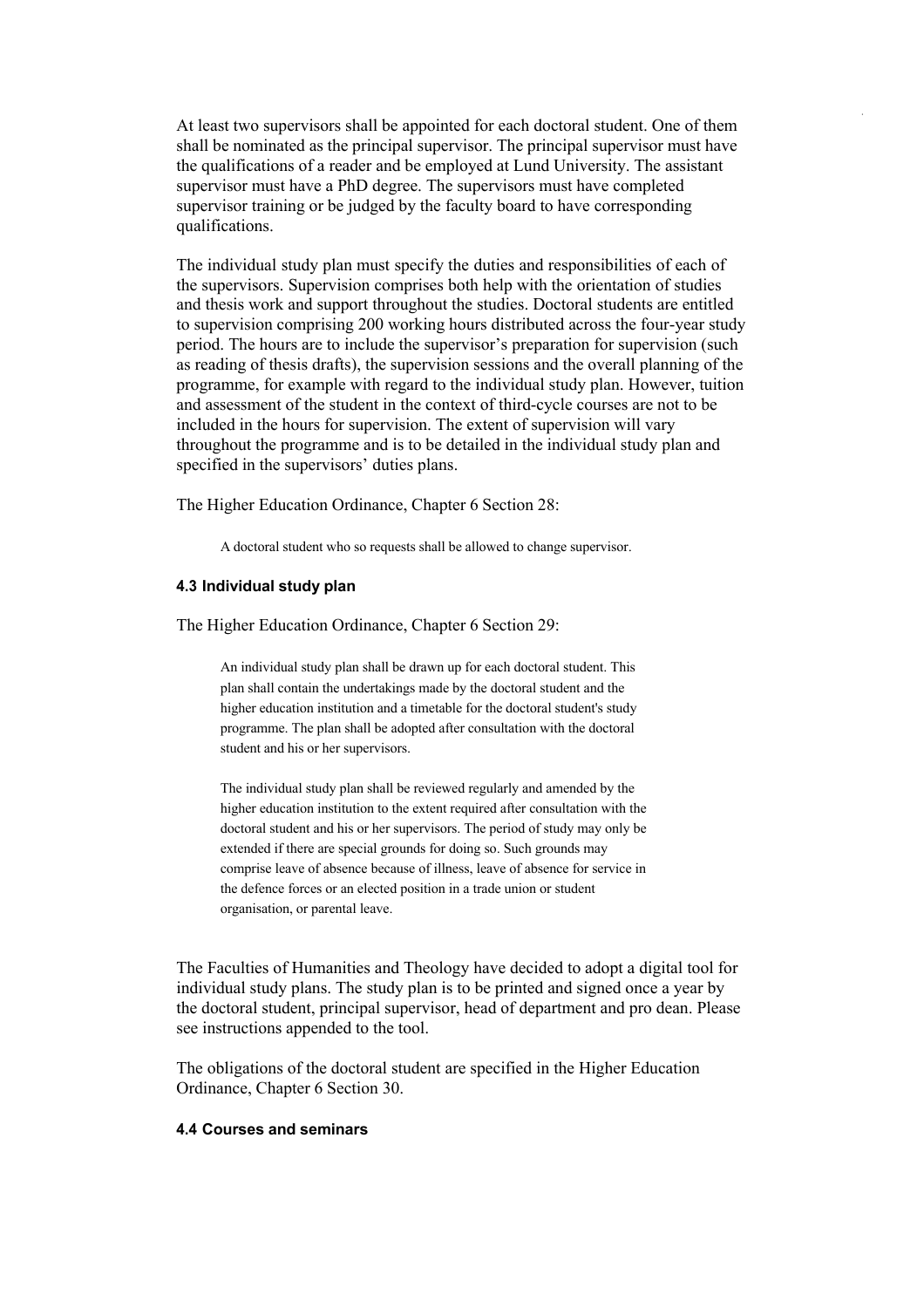The courses that can be included in the programme may be courses offered by the home department or by other departments at or outside Lund University. The Faculties of Humanities and Theology provide a compulsory introduction course of 7.5 credits.

Regulations for third-cycle education at Lund University, section 9:

All doctoral students shall be offered training in teaching and learning in higher education of at least two weeks. Doctoral students who teach in the first or second cycle shall have completed introductory training of at least two weeks or acquired equivalent knowledge in another way.

The faculty board shall decide whether training in higher education teaching and learning shall take the form of an examined component of the programme or form part of the doctoral student's departmental duties.

At the Faculties of Humanities and Theology, the training in higher education teaching and learning is included as a compulsory two-week component of the programme, amounting to 3 credits.

Core course in Ethnology comprising 52.5 credits including compulsory modules of 19.5 credits:

- − Cultural Sciences Theory and Methodology 1, 7.5 credits
- − Cultural Sciences Theory and Methodology 2, 7.5 credits
- − Research Communication, 4.5 credits

The individual study plan is to specify the courses that can be credited towards the degree, including compulsory courses and previous courses for which credit transfer has been granted at the admission of the student (see section 3.3 above). For courses at other faculties, the number of credits available for transfer will be determined by the examiner when the courses are to be entered in the individual study plan.

The examiner on the doctoral programme is appointed by the department on behalf of the faculty board and must normally be employed by Lund University and have the qualifications of a reader. One of the grades Pass or Fail will be awarded for all examinations within the programme.

Active participation in seminars is an essential component of the doctoral programme at the Faculties of Humanities and Theology. The seminar participation of the doctoral student is to be included in the planning in the individual study plan. A preliminary draft of the entire thesis must be presented and discussed at a compulsory final seminar.